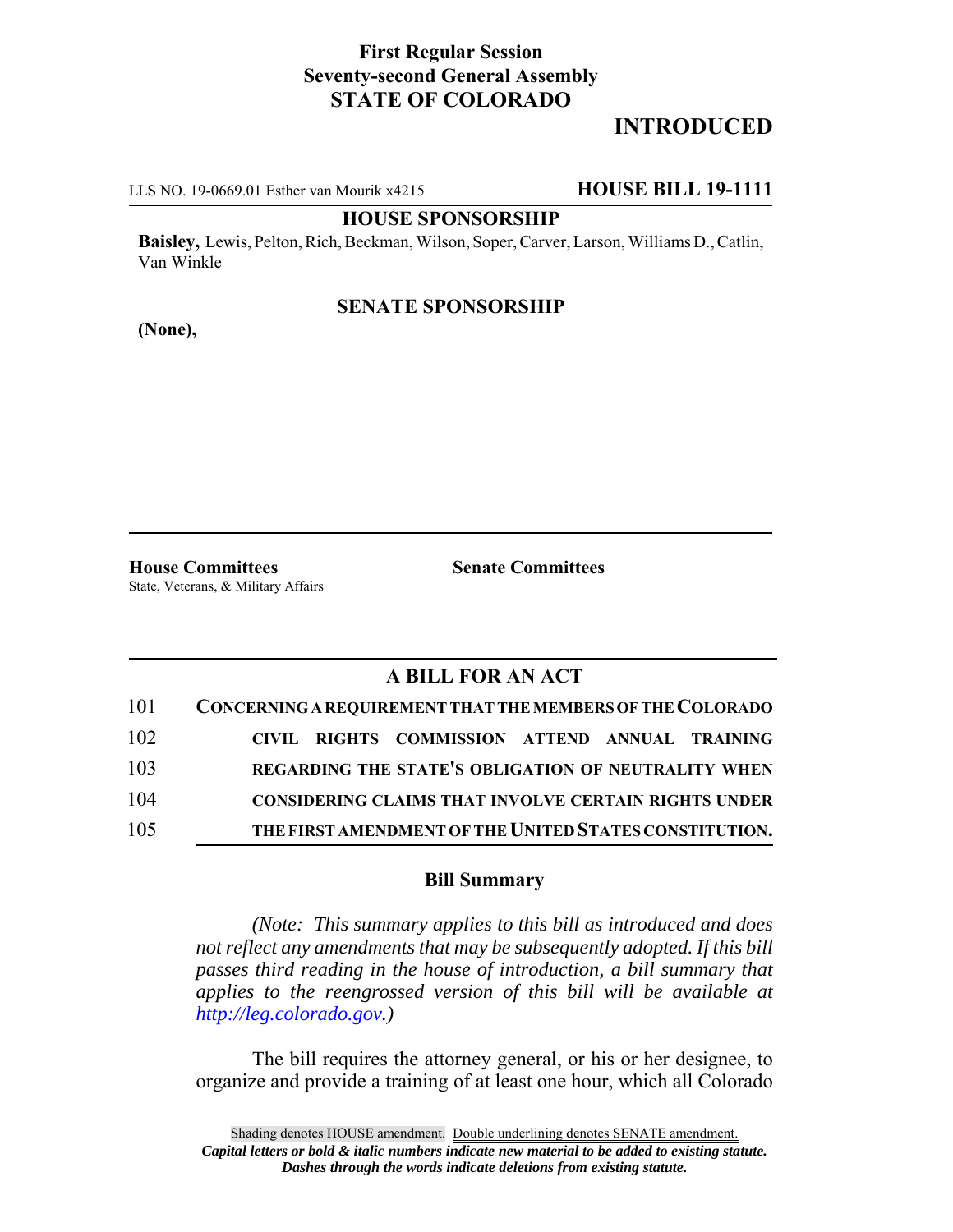civil rights commission members are required to attend, regarding the state's obligation of religious neutrality and consistency when considering claims that involve freedom of speech or free exercise of religion under the first amendment of the United States constitution.

*Be it enacted by the General Assembly of the State of Colorado:*

 **SECTION 1. Legislative declaration.** (1) The general assembly hereby finds and declares that:

 (a) On June 4, 2018, the United States Supreme Court decided *Masterpiece Cakeshop, Ltd. v. Colorado Civil Rights Commission*, 138 S. Ct. 1719 (2018), in a 6-2 opinion. The Court held that the Colorado Civil Rights Commission's (Commission) order requiring Mr. Jack Phillips to cease and desist from discriminating against same-sex couples by refusing to sell them wedding cakes or any product he would sell to heterosexual couples must be set aside because the Commission's treatment of Mr. Phillips' case violated the state's duty under the First Amendment not to base laws or regulations on hostility to a religion or a religious viewpoint. The court explained that the "Commission was obliged under the Free Exercise Clause to proceed in a manner neutral toward and tolerant of Phillips' religious beliefs" and reminded readers that "government has no role in expressing or even suggesting whether the religious ground for Phillips' conscience-based objection is legitimate or illegitimate".

 (b) The Commission's intolerant and disrespectful actions during the public hearing resulted in the state incurring unnecessary legal fees, not to mention the embarrassment of many Coloradans on a national level, in order to defend its actions; and

(c) It is imperative to require the Commission to receive regular